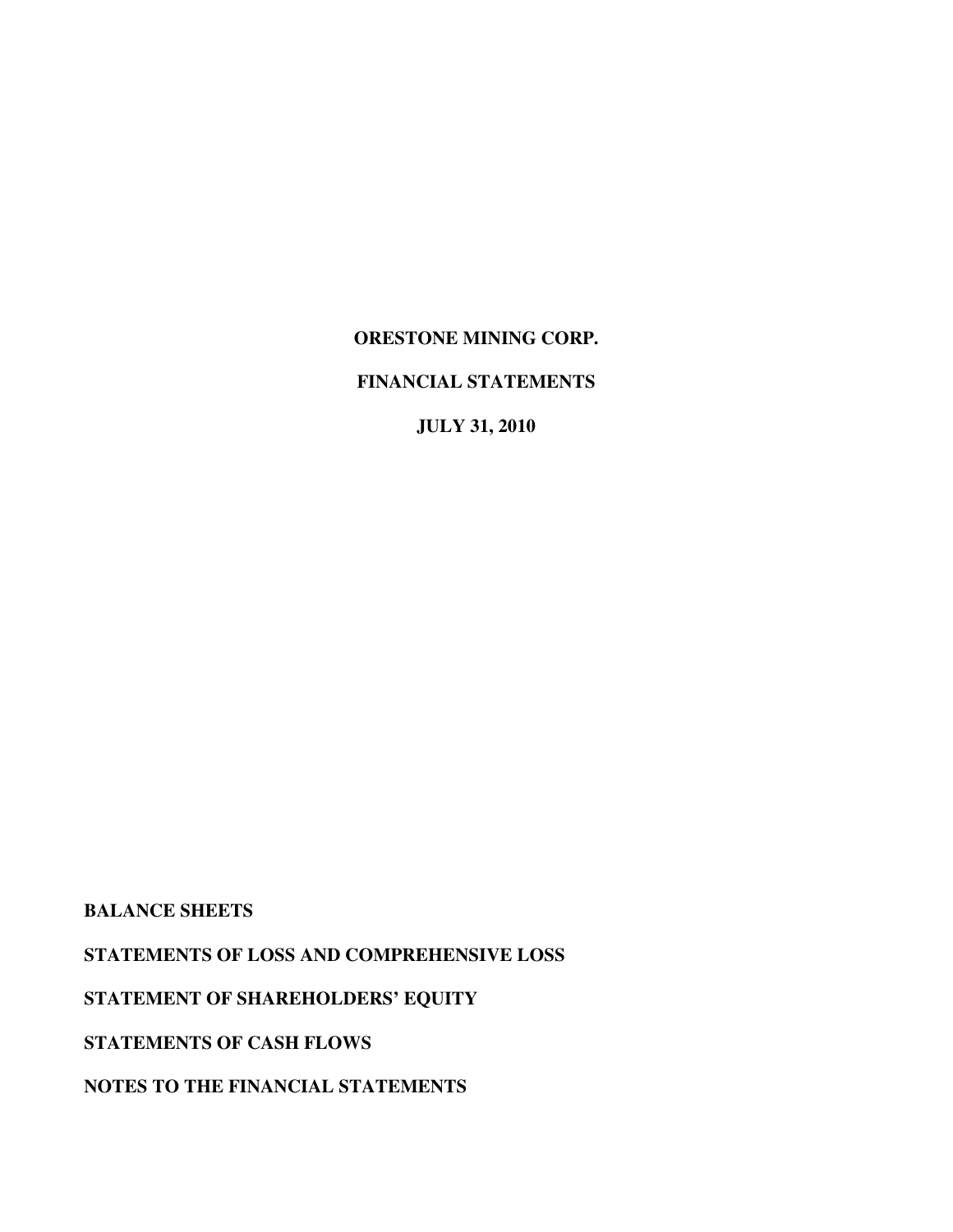## **NOTICE OF NO AUDITOR REVIEW OF**

## **INTERIM CONSOLIDATED FINANCIAL STATEMENTS**

Under National Instrument 51-102, Part 4, subsection 4.3 (3) (a), if an auditor has not performed a review of the interim consolidated financial statements, they must be accompanied by a notice indicating that an auditor has not reviewed the consolidated financial statements.

The accompanying unaudited interim consolidated financial statements of the Company have been prepared by and are the responsibility of the Company's management.

The Company's independent auditor has not performed a review of these consolidated financial statements in accordance with standards established by the Canadian Institute of Chartered Accountants for a review of interim consolidated financial statements by an entity's auditor.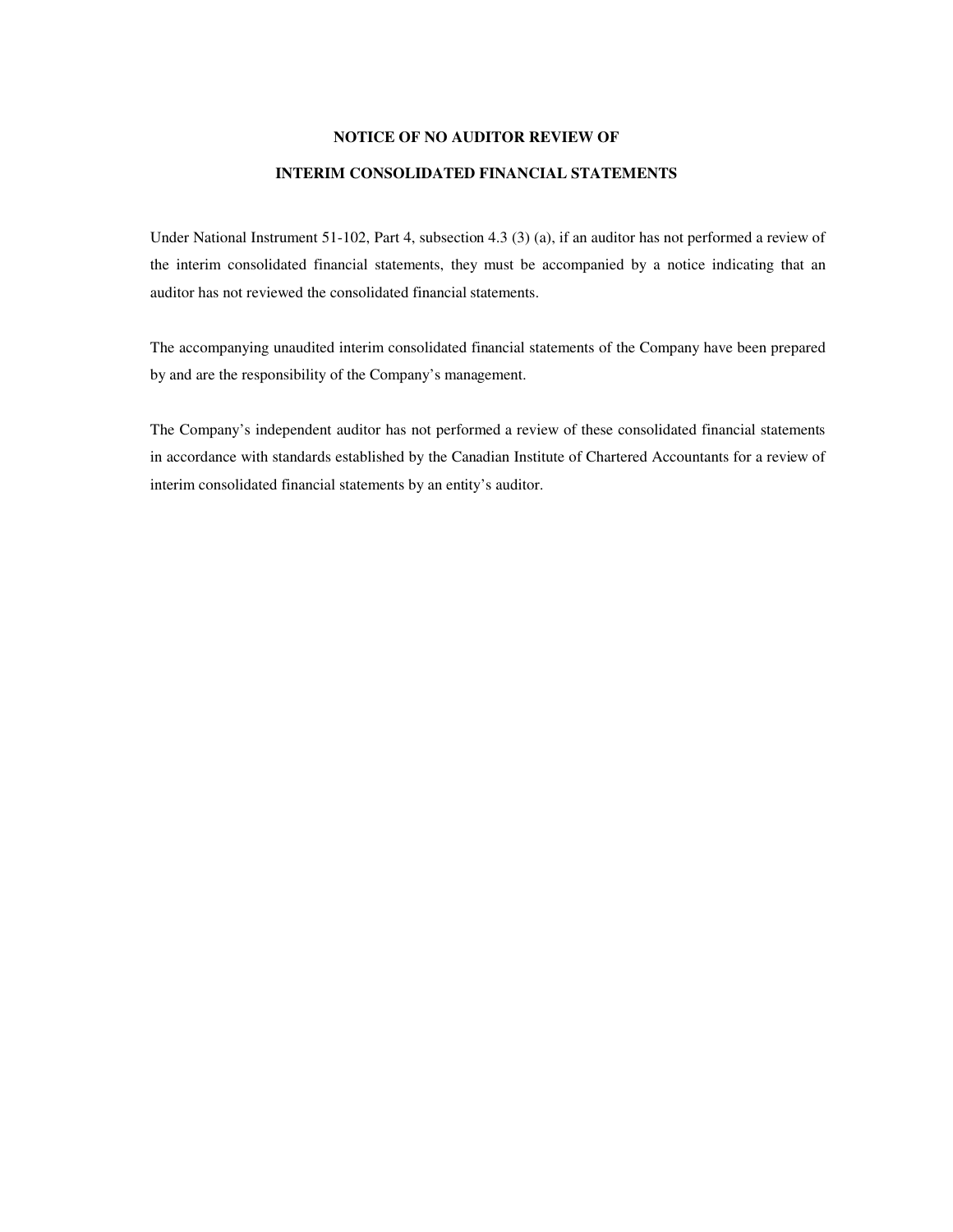## **ORESTONE MINING CORP.**  BALANCE SHEETS

|                                                            | July 31,<br>2010 | January 31,<br>2010 |
|------------------------------------------------------------|------------------|---------------------|
| <b>ASSETS</b>                                              | (Unaudited)      | (Audited)           |
| <b>Current</b>                                             |                  |                     |
| Cash                                                       | \$229,591        | \$29,350            |
| Receivables                                                | 35,752           | 2,769               |
| Mineral tax credit recoverable                             | 28,582           | 28,582              |
| Prepaid                                                    | 218,989          |                     |
|                                                            | 512,914          | 60,701              |
| <b>Equipment</b> (Note 3)                                  | 4,815            | 5,664               |
| Mineral properties and deferred exploration costs (Note 5) | 4,395,415        | 2,146,095           |
| <b>Deposits</b> (Note 5)                                   | 17,400           | 81,048              |
| <b>Reclamation bond</b> (Note 6)                           | 34,000           |                     |
|                                                            | \$4,964,644      | \$2,293,508         |
| <b>LIABILITIES</b>                                         |                  |                     |
| <b>Current</b>                                             |                  |                     |
| Accounts payable and accrued liabilities                   | \$110,468        | \$110,623           |
| Loans payable (Note 8)                                     | 25,000           | 225,000             |
|                                                            | 135,468          | 335,623             |
|                                                            |                  |                     |
| <b>SHAREHOLDERS' EQUITY</b><br>Share capital (Note 9)      | 5,582,477        | 2,540,989           |
| Contributed surplus (Note 9)                               | 5,270            |                     |
| Deficit                                                    | (758, 571)       | (583, 104)          |
|                                                            | 4,829,176        | 1,957,885           |
|                                                            | \$4,964,644      | \$2,293,508         |

**Nature and continuance of operations** (Note 1) **Subsequent event** (Note 13)

## **Approved on behalf of the Board:**

| 'Jose Pinedo'' |  |
|----------------|--|
| Jose Dinado    |  |

*"Jose Pinedo"* Director *"Michael Tulumello"* Director Jose Pinedo Michael Tulumello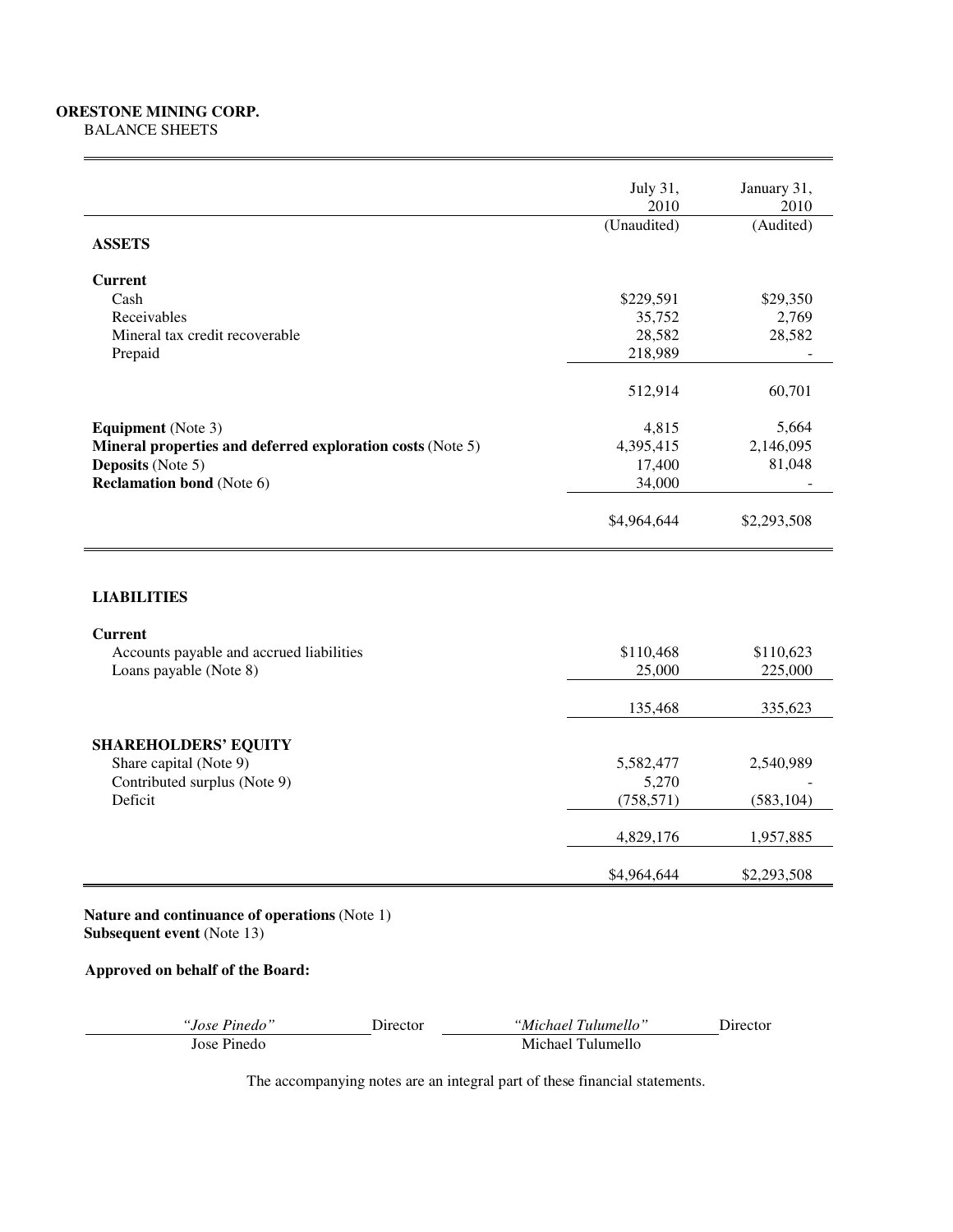STATEMENTS OF INCOME (LOSS) AND COMPREHENSIVE INCOME (LOSS) (Unaudited)

|                                                                                 | For the four months | For the three months |
|---------------------------------------------------------------------------------|---------------------|----------------------|
|                                                                                 | ended July 31,      | ended July 31,       |
|                                                                                 | 2010                | 2009                 |
| <b>EXPENSES</b>                                                                 |                     |                      |
| Accounting fees                                                                 | \$10,870            | $\frac{1}{2}$        |
| Amortization                                                                    | 849                 | 9,054                |
| Filing fees                                                                     | 16,271              |                      |
| Management fees (Note 7)                                                        | 18,211              |                      |
| Office, rent and miscellaneous                                                  | 11,683              | 26,967               |
| Legal fees                                                                      | 117,583             | 264                  |
| Termination of agreement                                                        |                     | 25,000               |
|                                                                                 |                     |                      |
| NET INCOME (LOSS) AND COMPREHENSIVE INCOME<br>(LOSS) FOR THE PERIOD             | \$(175, 467)        | \$(61,285)           |
|                                                                                 |                     |                      |
| <b>EARNINGS (LOSS) PER COMMON SHARE - BASIC AND</b><br><b>DILUTED</b>           | \$<br>(0.01)        | \$(0.00)             |
| <b>WEIGHTED AVERAGE NUMBER OF COMMON</b><br><b>SHARES OUTSTANDING - DILUTED</b> |                     |                      |
|                                                                                 | 29,111,467          | 12,535,800           |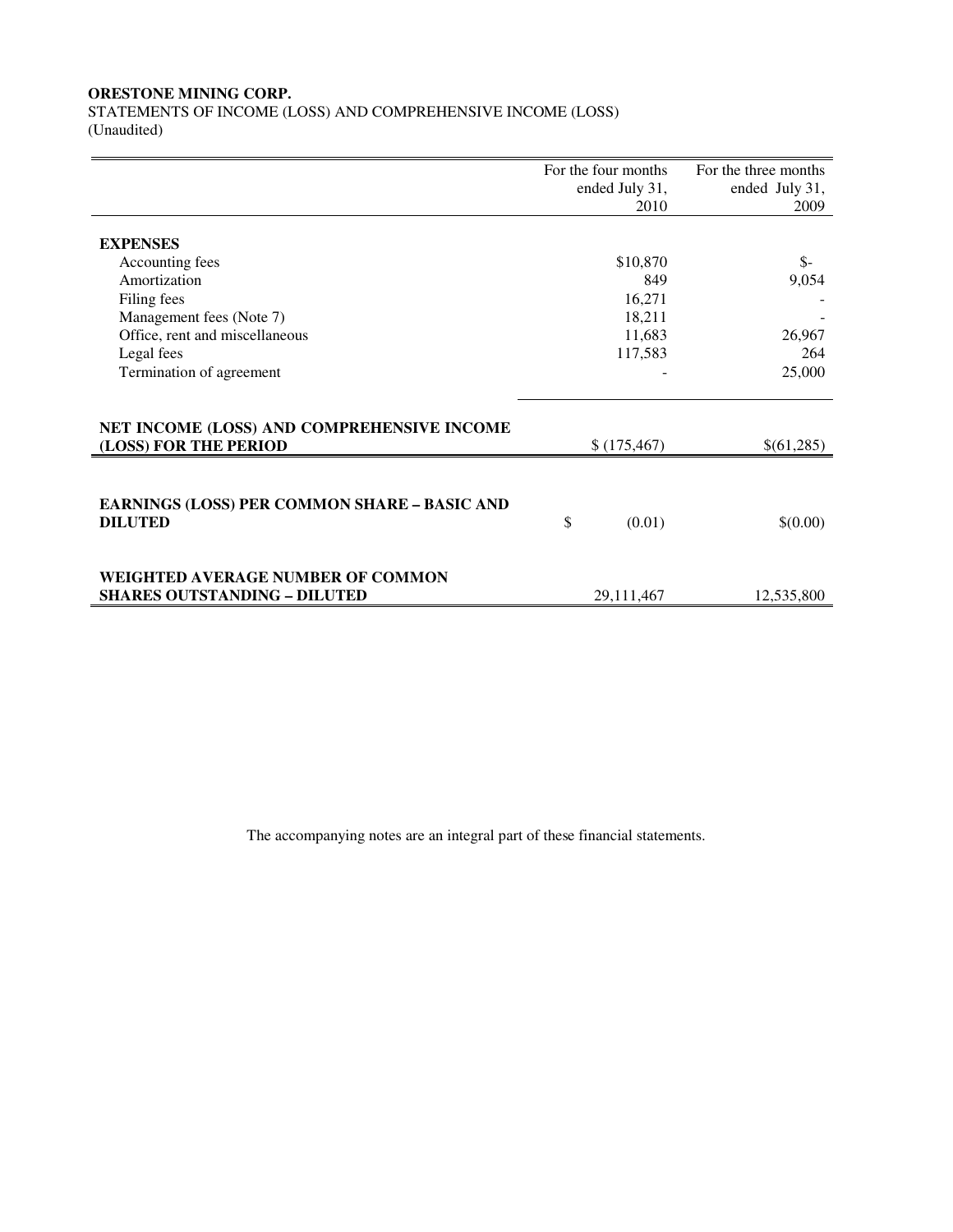STATEMENT OF SHAREHOLDERS' EQUITY FOR THE PERIOD FROM JANUARY 31, 2009 TO JULY 31, 2010 (Unaudited)

|                                                     | Number     |               | Contributed |             | Total Shareholders' |
|-----------------------------------------------------|------------|---------------|-------------|-------------|---------------------|
|                                                     | of Shares  | Share Capital | Surplus     | Deficit     | Equity              |
|                                                     |            |               |             |             |                     |
| Balance as at January 31, 2009                      | 18,043,332 | \$1,268,090   | \$787,063   | \$(299,964) | \$1,755,189         |
| <b>Issued</b>                                       |            |               |             |             |                     |
| Shares issued for mineral property                  | 150,000    | 19,500        |             |             | 19,500              |
| Shares issued for cash                              | 6,668,000  | 485,472       | 181,328     |             | 666,800             |
| Share issue costs                                   |            | (95,079)      | 33,090      |             | (61,989)            |
| Stock-based compensation                            |            |               | 66,904      |             | 66,904              |
| Net loss for the year                               |            |               |             | (234,743)   | (234,743)           |
| Balance as at January 31, 2010                      | 24,861,332 | 1,677,983     | 1,068,385   | (534,707)   | 2,211,661           |
| Elimination of the book value of the Company's      |            |               |             |             |                     |
| shareholders' equity pursuant to Agreement (Note 4) |            | (1,677,983)   | (1,068,385) | 534,707     | (2,186,798)         |
| Adjustment to increase share capital to that of NTE |            |               |             |             |                     |
| (Note 4)                                            |            | 2,540,989     |             | (583, 104)  | 1,957,885           |
| Shares issued pursuant to the Agreement (Note 4)    | 22,568,581 | 3,046,758     |             |             | 3,046,758           |
| Shares issued as finder's fees (Note 4)             | 200,000    | 10,000        | 5,270       |             | 15,270              |
| Share issue costs                                   |            | (15,270)      |             |             | (15,270)            |
| Net loss for the period                             |            |               |             | (175, 467)  | (175, 467)          |
|                                                     |            |               |             |             |                     |
| Balance as at July 31, 2010                         | 47,879,913 | \$5,582,477   | \$5,270     | \$(758,571) | \$4,829,176         |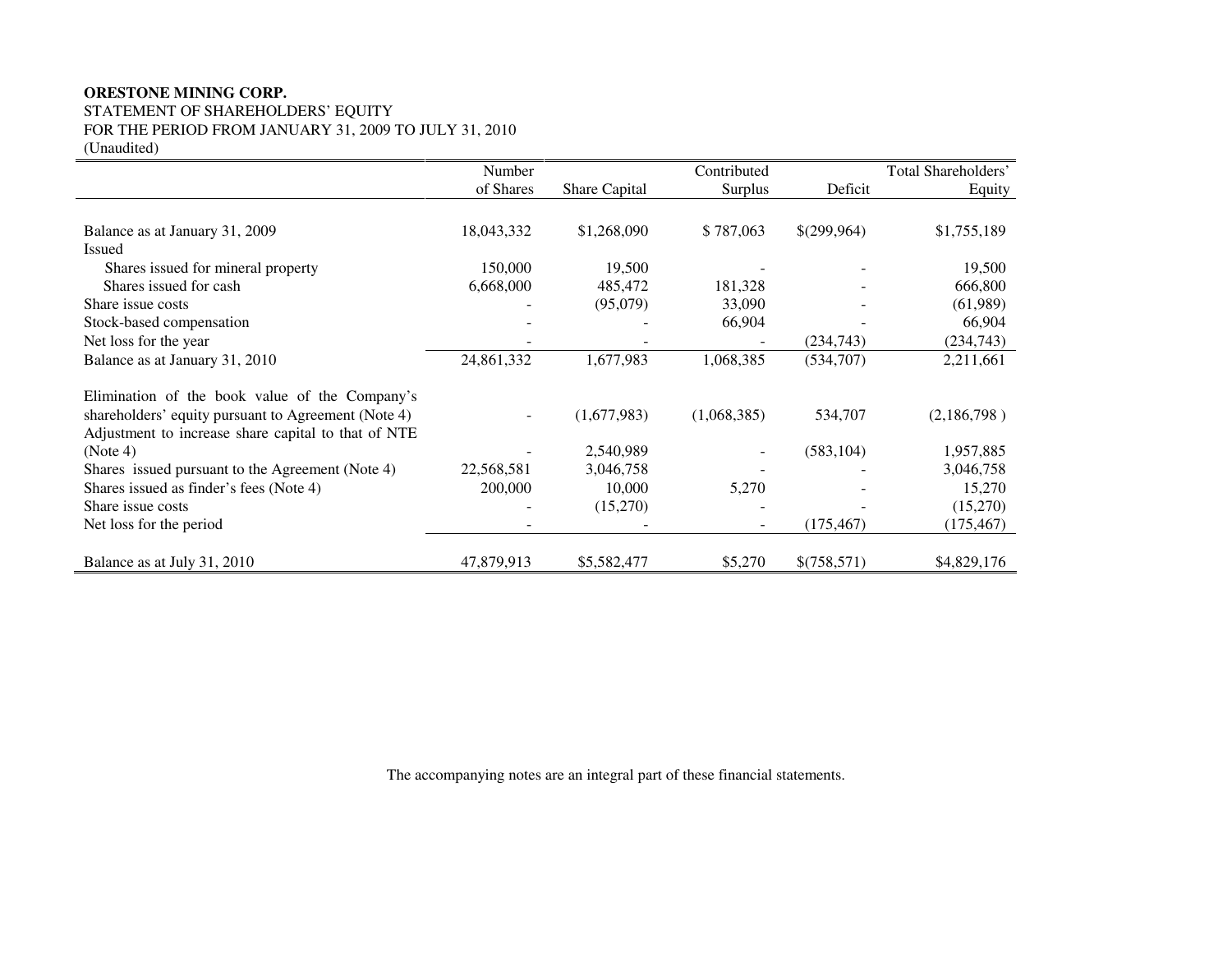STATEMENTS OF CASH FLOWS

(Unaudited)

|                                                               | For the four months<br>ended July 31,<br>2010 | For the three months<br>ended July 31,<br>2009 |
|---------------------------------------------------------------|-----------------------------------------------|------------------------------------------------|
| <b>CASH FLOWS FROM OPERATING</b>                              |                                               |                                                |
| <b>ACTIVITIES</b>                                             |                                               |                                                |
| Net income (loss)                                             | \$(175, 467)                                  | \$(61,285)                                     |
| Non-cash operating items:                                     |                                               |                                                |
| Amortization                                                  | 849                                           | 9,054                                          |
| Termination of agreement                                      |                                               | 25,000                                         |
| Changes in non-cash working capital items:                    |                                               |                                                |
| Receivables                                                   | (32,983)                                      | (5,521)                                        |
| Prepaid                                                       | (155, 341)                                    |                                                |
| Accounts payable and accrued liabilities                      | (155)                                         | (12, 240)                                      |
| Due to related parties                                        |                                               | 19,598                                         |
| Net cash used in operating activities                         | (363,097)                                     | (25, 394)                                      |
| <b>CASH FLOWS FROM INVESTING ACTIVITIES</b>                   |                                               |                                                |
| Cash acquired in reverse take-over                            | 597,438                                       |                                                |
| <b>Reclamation</b> bonds                                      | (34,100)                                      |                                                |
| Net cash used in investing activities                         | 563,338                                       |                                                |
| <b>CASH FLOWS FROM FINANCING</b>                              |                                               |                                                |
| <b>ACTIVITIES</b><br>Proceeds from issuance of common shares  |                                               | 15,200                                         |
| Net cash provided by financing activities                     |                                               |                                                |
| <b>CHANGE IN CASH DURING THE PERIOD</b>                       | 200,241                                       | (10, 194)                                      |
|                                                               |                                               |                                                |
| <b>CASH, BEGINNING</b>                                        | 29,350                                        | 13,329                                         |
| <b>CASH, ENDING</b>                                           | \$229,591                                     | \$3,135                                        |
|                                                               |                                               |                                                |
| Supplemental disclosures with respect to cash flows (Note 10) |                                               |                                                |
| Cash paid during the year for interest                        | \$                                            | \$                                             |
| Cash paid during the year for income taxes                    | \$                                            | \$                                             |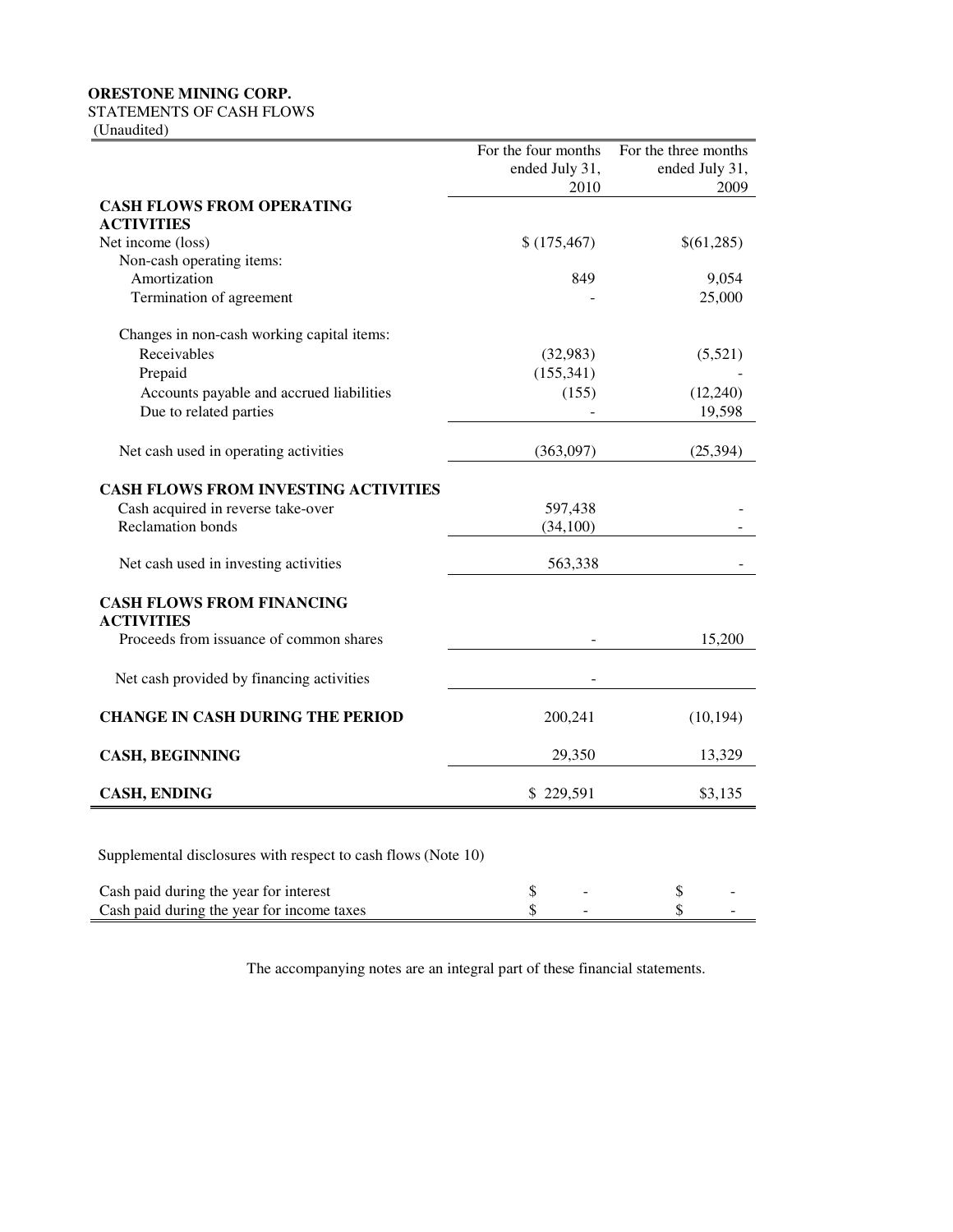$\overline{a}$ 

## **1. NATURE AND CONTINUANCE OF OPERATIONS**

 Orestone Mining Corp. (the "Company") was incorporated under the Business Corporations Act (British Columbia) on April 30, 2007. On February 19, 2008, the Company completed its Initial Public Offering (the "Offering") and commenced trading on the TSX Venture Exchange (the "Exchange") on March 11, 2008.

On June 3, 2010, the Company acquired all of the issued and outstanding shares of Intuitive Exploration Inc. ("NTE"). This purchase was pursuant to a November 26, 2009, arm's length letter agreement (the "Agreement") between the Company and Intuitive and 0875639 BC Ltd. ("0875639"), both of which were arm's length private British Columbia companies. The transaction completed by way of share exchange, resulted in a reverse takeover of the Company. Accordingly, under the principles applicable to these transactions, it is considered to be a capital transaction by NTE, whereby NTE, legally the Company's wholly-owned subsidiary, has acquired the assets and liabilities of the Company and is considered to be the continuing entity for accounting purposes. Consequently, the comparative figures presented are those of NTE (Note 4).

 These financial statements have been prepared on a going concern basis which assumes that the Company will be able to realize its assets and discharge its liabilities in the normal course of business for the foreseeable future. The continuing operations of the Company are dependent upon its ability to raise adequate financing to develop its mineral properties, and to commence profitable operations in the future. To date the Company has not generated any significant revenues and is considered to be in the exploration stage.

 Management is also aware that material uncertainties exist, related to current economic conditions, which could adversely affect the Company's ability to continue to finance its activities. Management's plan includes continuing to pursue additional sources of financing through equity offerings, seeking joint venture partners to fund exploration, monitoring exploration activity and reducing overhead costs. As a result of the implementation, management expects that the Company will have sufficient capital to fund operations and keep its mineral properties in good standing for the upcoming fiscal year. Further discussion of liquidity risk has been disclosed in Notes 11 and 12.

 These financial statements do not include any adjustments relating to the recoverability and classification of recorded asset amounts and classification of liabilities that might be necessary should the Company be unable to continue in existence.

|                            | July 31, 2010         | January 31, 2010      |
|----------------------------|-----------------------|-----------------------|
| Deficit<br>Working capital | (758, 571)<br>337,446 | (583, 104)<br>274,922 |

#### **2. SIGNIFICANT ACCOUNTING POLICIES**

#### **Basis of presentation**

These financial statements have been prepared in accordance with Canadian generally accepted accounting principles ("GAAP") and are presented in Canadian dollars.

#### **Basis of consolidation**

The accompanying unaudited consolidated financial statements of Orestone Mining Corp. ("Orestone" or the "Company") include the accounts of the Company and its wholly owned subsidiary Amalco, which was formed as a result of amalgamation of NTE and 0875639 B.C. Ltd. ("0875639") (Note 4).

#### **Foreign currency translation**

Foreign denominated monetary assets and liabilities are translated to their Canadian dollar equivalents using foreign exchange rates that prevailed at the balance sheet date. Non-monetary items are translated at historical exchange rates, except for items carried at market value, which are translated at the rate of exchange in effect at the balance sheet dates. Revenue and expenses are translated at average rates of exchange during the period. Exchange gains or losses arising on foreign currency translation are included in the determination of operating results for the period.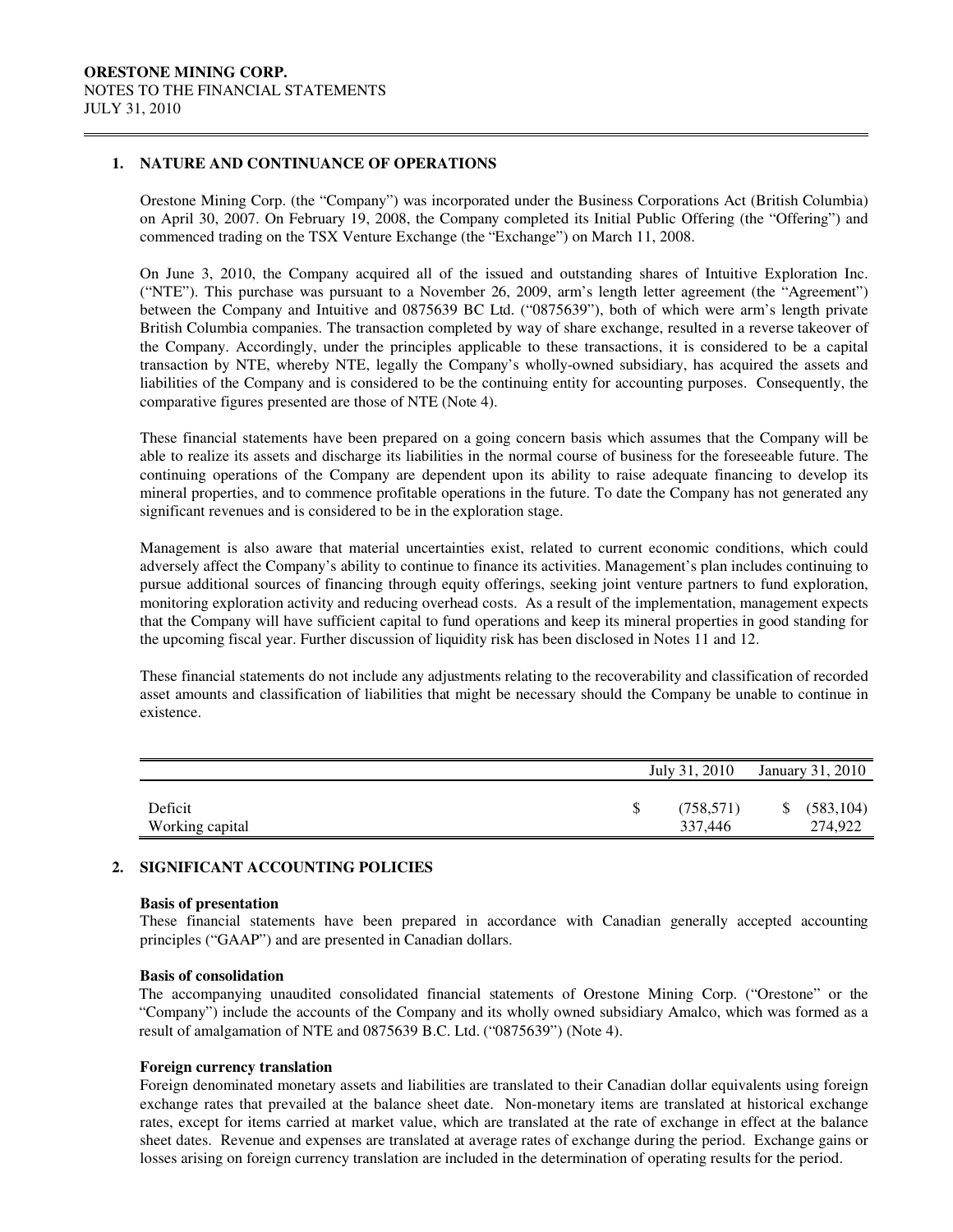## **2. SIGNIFICANT ACCOUNTING POLICIES** (cont'd…)

#### **Use of estimates**

 $\overline{a}$ 

 The preparation of financial statements in conformity with Canadian GAAP requires management to make estimates and assumptions that affect the reported amount of assets and liabilities and disclosure of contingent assets and liabilities at the date of the financial statements and the reported amount of revenues and expenses during the period. Significant areas requiring the use of management estimates relate to the determination of impairment of mineral property interests, going concern assessments, future tax rates used to determine future income taxes, determining the fair values of financial instruments, stock based payments and asset retirement obligations. Where estimates have been used financial results as determined by actual events could differ from those estimates.

#### **Equipment**

Equipment is recorded at cost with amortization being provided on the declining balance basis at the following rates per annum:

| Equipment          | 20%     |
|--------------------|---------|
| Computer equipment | 55%     |
| Computer software  | $100\%$ |

Additions are subject to the half-year rule in the year of acquisition.

#### **Government exploration tax credit**

Mining exploration tax credits from the Government of British Columbia for certain exploration expenditures incurred in British Columbia are treated as a reduction of the exploration and development costs of the respective mineral property.

#### **Mineral properties**

 The Company records its interests in mineral properties and areas of geological interest at cost. All direct and indirect costs relating to the acquisition of these interests are capitalized on the basis of specific claim blocks or areas of geological interest until the properties to which they relate are placed into production, sold, or management has determined there to be an impairment. These costs will be amortized on the basis of units produced in relation to the proven reserves available on the related property following commencement of production. Mineral properties which are sold before that property reaches the production stage will have all revenues from the sale of the property credited against the cost of the property. Properties which have reached the production stage will have a gain or loss calculated based on the portion of that property sold.

 The recorded cost of mineral exploration interests is based on cash paid, the value of share considerations and exploration and development costs incurred. The recorded amount may not reflect recoverable value as this will be dependent on the development program, the nature of the mineral deposit, commodity prices, adequate funding and the ability of the Company to bring its projects into production.

 Management evaluates each mineral interest on a reporting period basis or as changes in events and circumstances warrant, and makes a determination based on exploration activity and results, estimated future cash flows and availability of funding as to whether costs are capitalized or charged to operations. Mineral property interests, where future cash flows are not reasonably determinable, are evaluated for impairment based on management's intentions and determination of the extent to which future exploration programs are warranted and likely to be funded.

#### **Deferred exploration costs**

 The Company defers all exploration costs relating to mineral properties and areas of geological interest until the properties to which they relate are placed into production, sold, abandoned or management has determined there to be an impairment. These costs will be amortized on the basis of units produced in relation to the estimated reserves available on the related property following commencement of production or written-off to operations in the period related properties are abandoned.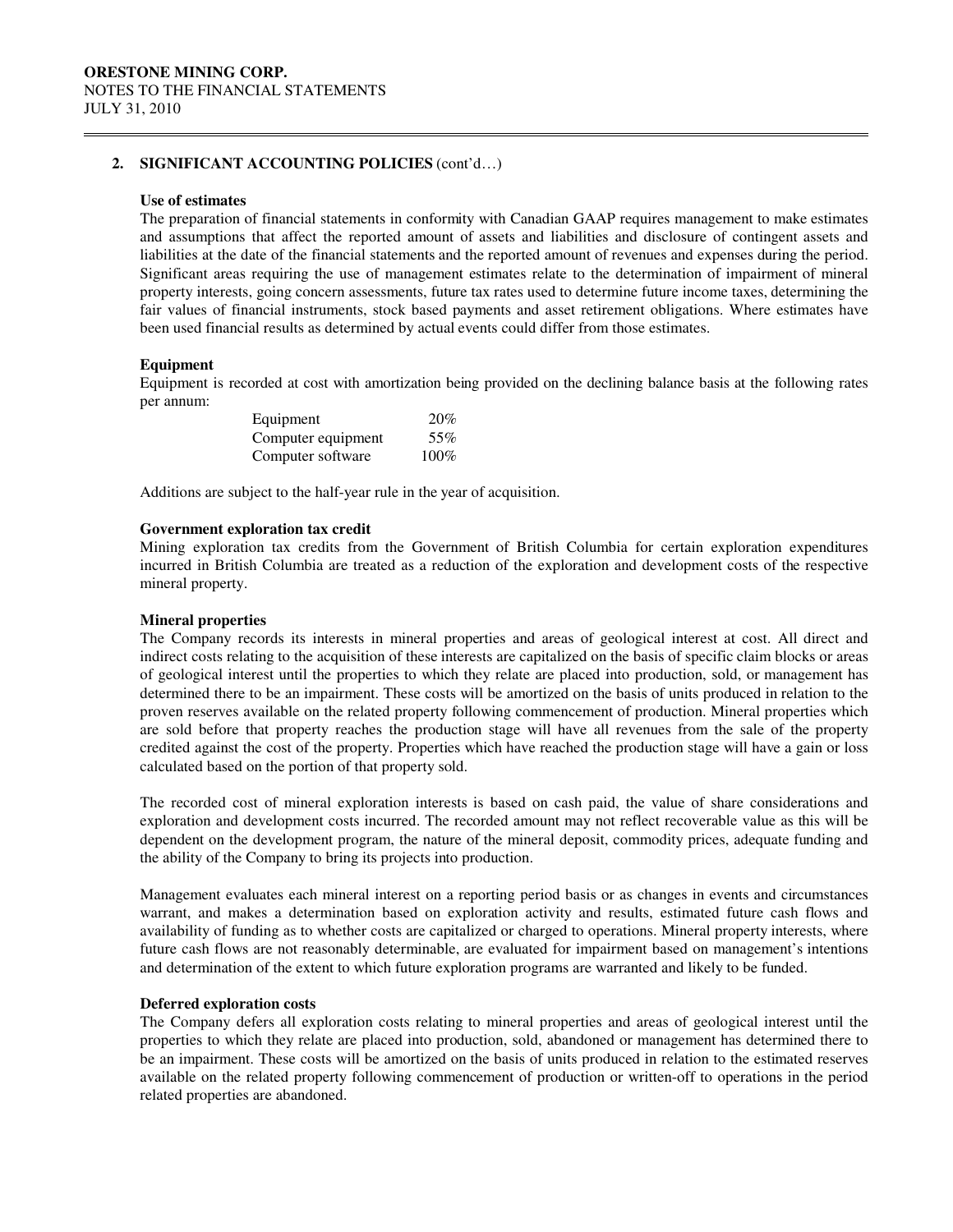#### **2. SIGNIFICANT ACCOUNTING POLICIES** (cont'd…)

#### **Values**

 $\overline{a}$ 

The amounts shown for mineral properties and deferred exploration costs represent costs incurred to date, and do not necessarily represent present or future values which are entirely dependent upon the economic recovery from production or from disposal.

#### **Environmental protection and reclamation costs**

The Company's policy relating to environmental protection and land reclamation programmes is to charge to income during the period any costs incurred for environmental protection and land reclamation. At March 31, 2010, the Company estimated its material expenditures in this area and posted a \$51,500 (January 31, 2010 - \$17,400) reclamation bond (Note 6).

### **Asset retirement obligations**

The Company has adopted the Canadian Institute of Chartered Accountants ("CICA") Handbook Section 3110, "Asset Retirement Obligations"*.* This standard focuses on the recognition and measurement of liabilities related to obligations associated with the retirement of property, plant and equipment. Under this standard, these obligations are initially measured at fair value and subsequently adjusted for any changes resulting from the passage of time and revisions to either the timing or the amount of the original estimate of undiscounted cash flows. The asset retirement cost is to be capitalized to the related asset and amortized into earnings over time.

Mineral property related retirement obligations are capitalized as part of mineral property and deferred exploration costs and amortized over the estimated useful lives of the corresponding mineral properties.

#### **Impairment of long-lived assets**

The Company follows the recommendations of the CICA Handbook Section 3063, "Impairment of Long-Lived Assets". Section 3063 establishes standards for recognizing, measuring and disclosing impairment of long-lived assets held for use. The Company conducts its impairment test on long-lived assets when events or changes in circumstances indicate that the carrying amount may not be recoverable. An impairment is recognized when the carrying amount of an asset to be held and used exceeds the undiscounted future net cash flows expected from its use and disposal. If there is an impairment, the impairment amount is measured as the amount by which the carrying amount of the asset exceeds its fair value, calculated using discounted cash flows when quoted market prices are not available.

#### **Future income taxes**

 Future income taxes are recorded using the asset and liability method whereby future tax assets and liabilities are recognized for the future tax consequences attributable to differences between the financial statement carrying amounts of assets and liabilities and their respective tax bases. Future tax assets and liabilities are measured using the enacted or substantively enacted tax rates expected to apply when the asset is realized or the liability settled. The effect on future tax assets and liabilities of a change in tax rates is recognized in income in the period that substantive enactment or enactment occurs. To the extent that the Company does not consider it more likely than not that a future tax asset will be recovered, it provides a valuation allowance against the excess.

#### **Stock-based compensation**

 The Company follows the accounting standards issued by the CICA Handbook Section 3870, "Stock-Based Compensation and Other Stock-Based Payments", which recommends the fair-value based method for measuring compensation costs. The Company determines the fair value of the stock-based compensation using the Black-Scholes option pricing model. Any consideration paid on the exercise of stock options is credited to share capital.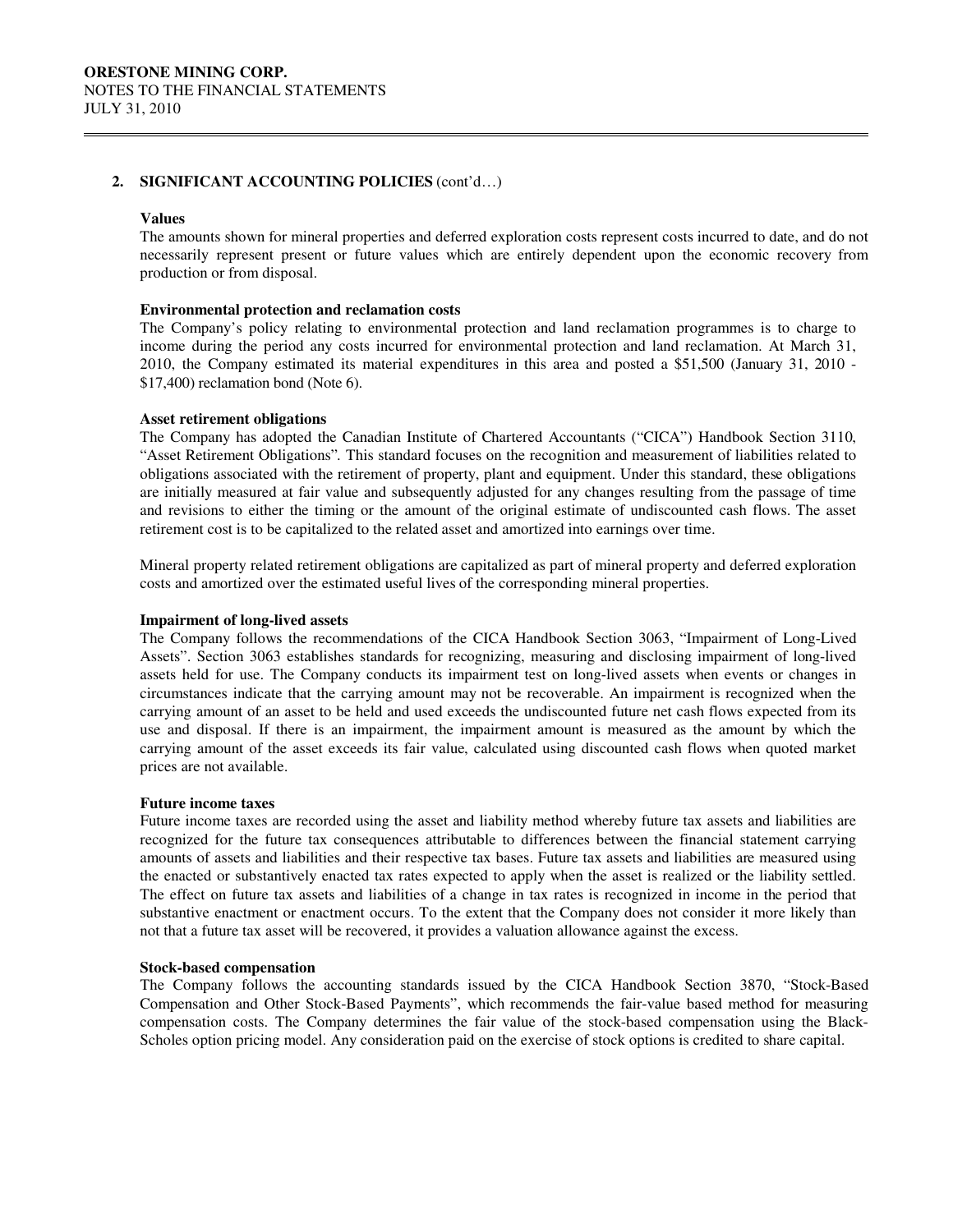### **2. SIGNIFICANT ACCOUNTING POLICIES** (cont'd…)

#### **Loss per share**

 $\overline{a}$ 

 The Company uses the treasury stock method to compute the dilutive effect of options, warrants and similar instruments. Under this method the dilutive effect on loss per share is recognized on the use of the proceeds that could be obtained upon exercise of options, warrants and similar instruments. It assumes that the proceeds would be used to purchase common shares at the average market price during the year.

 Basic and diluted losses per common share are calculated using the weighted-average number of common shares outstanding during the year.

#### **Flow-through shares**

 The Company renounces qualifying Canadian exploration expenditures to certain share subscribers who subscribe for flow-through shares in accordance with the Income Tax Act (Canada). Under these provisions the Company is required to incur and renounce qualifying expenditures on a timely basis for the respective flow-though subscriptions and accordingly, it is not entitled to the related tax deductions and tax credits for such expenditures.

The Company follows recommendations by the Emerging Issues Committee ("EIC") of the CICA relating to the issuance of flow-through shares. EIC-146 requires the recognition of future income tax liabilities relating to the issuance of flow-through shares as a direct reduction in share capital in the period of completion of applicable tax filings renouncing qualifying Canadian exploration expenditures to the share subscribers. The Company will recognize future income tax recoveries by applying available non-capital losses and other deductible temporary differences not previously recognized to offset any future income tax liability resulting from the issuance of flowthrough shares. The resulting future income tax recovery is recognized in operating results in the same period.

#### **Comprehensive income (loss)**

The Company follows the CICA Handbook Section 1530, "Comprehensive Income". Section 1530 establishes standards for the reporting and presenting of comprehensive income (loss) which is defined as the change in equity from transaction and other events from non-owner sources. Other comprehensive income (loss) refers to items recognized in comprehensive income (loss) that are excluded from net income (loss). At March 31, 2010 and 2009, the Company had no significant items that caused other comprehensive income (loss) to be different than net income (loss).

#### **Financial instruments**

The Company adopted the CICA Handbook Section 3855, "Financial Instruments – Recognition and Measurement". Section 3855 prescribes when a financial instrument is to be recognized on the balance sheet and at what amount. Under Section 3855, financial instruments must be classified into one of five categories: held-for-trading, held-tomaturity, loans and receivables, available-for-sale financial assets, or other financial liabilities. All financial instruments, including derivatives, are measured at the balance sheet date at fair value except for loans and receivables, held-to-maturity investments, and other financial liabilities which are measured at amortized cost.

The Company's financial instruments consist of cash, receivables, mineral tax credit recoverable, loan payable, accounts payable. Unless otherwise noted, it is management's opinion that the Company is not exposed to significant interest, currency, or credit risks arising from these financial instruments. The Company has made the following classifications for the financial instruments:

- (i) Cash and short-term investments held-for-trading; measured at fair value;
- (ii) Receivables and loan receivable loans and receivables; measured at amortized cost;
- (iii) Accounts payable and due to related parties other financial liabilities; recorded at amortized cost.

The Company does not use any hedging instruments.

#### **Comparative figures**

Certain comparative figures have been reclassified to conform to the presentation adopted in the current year.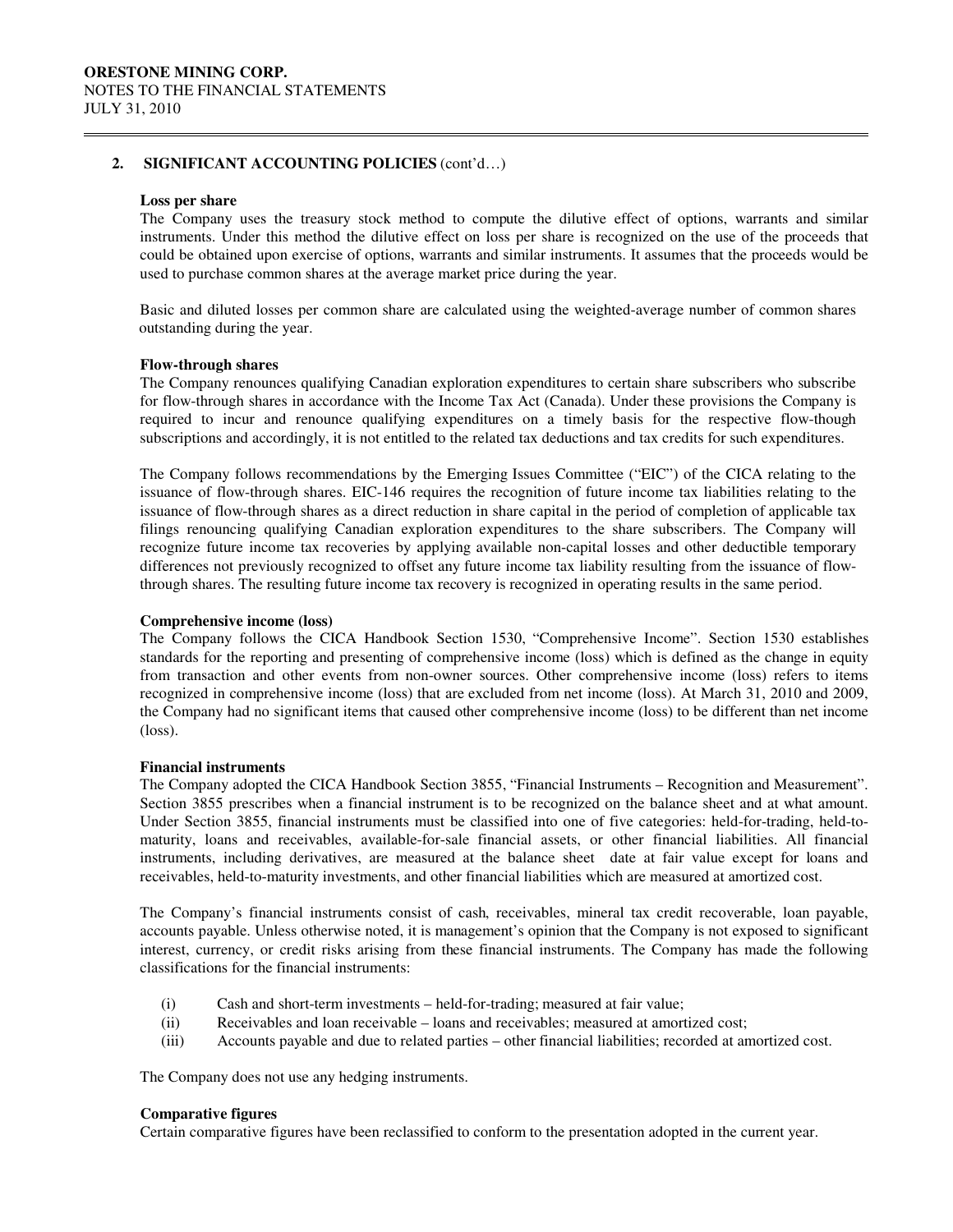$\overline{a}$ 

#### **2. SIGNIFICANT ACCOUNTING POLICIES** (cont'd…)

#### **Recent accounting pronouncements**

#### *International Financial Reporting Standards* **("IFRS")**

In February 2008, the Canadian Accounting Standards Board confirmed that publicly accountable enterprises will be required to adopt IFRS for fiscal years beginning on or after January 1, 2011, with earlier adoption permitted. Accordingly, the conversion to IFRS will be applicable to the Company's reporting no later than in the first quarter of 2011, with restatement of comparative information presented. The conversion to IFRS will impact the Company's accounting policies, information technology and data systems, internal control over financial reporting, and disclosure controls and procedures. The transition may also impact business activities, such as foreign currency activities, certain contractual arrangements, capital requirements and compensation arrangements. The Company is currently evaluating the future impact of IFRS on its financial statements and will continue to invest in training and additional resources to ensure a timely conversion.

## *"Business Combinations" – Section 1582, "Consolidated Financial Statements" – Section 1601 and "Non-Controlling Interests" – Section 1602*

In January 2009, the CICA issued Handbook Sections 1582 "Business Combinations", 1601 "Consolidated Financial Statements" and 1602 "Non-Controlling Interests" which replace CICA Handbook Sections 1581 "Business Combinations" and 1600 "Consolidated Financial Statements". Section 1582 establishes standards for the accounting for business combinations that is equivalent to the business combination accounting standard under IFRS. Section 1601 together with Section 1602 establishes standards for the preparation of consolidated financial statements. These sections are applicable for the Company's interim and annual financial statements for its fiscal year beginning on or after January 1, 2011. Early adoption of these Sections is permitted and all three Sections must be adopted concurrently.

|                                    |                  | July 31, 2010               |                   |                  | January 31, 2010            |                   |  |
|------------------------------------|------------------|-----------------------------|-------------------|------------------|-----------------------------|-------------------|--|
|                                    | Cost             | Accumulated<br>Amortization | Net Book<br>Value | Cost             | Accumulated<br>Amortization | Net Book<br>Value |  |
| Equipment<br>Computer<br>equipment | \$4,049<br>7,998 | \$1,344<br>5,888            | \$2,705<br>2.110  | \$4,049<br>7,998 | \$1,099<br>5,284            | \$2,950<br>2,714  |  |
|                                    | \$12,047         | \$7,232                     | \$4,815           | \$12,047         | \$23,068                    | \$5,664           |  |

## **3. EQUIPMENT**

## **4. ACQUISITION**

On June 3, 2010, the Company completed the acquisition of Intuitive Exploration Inc ("NTE"). The primary asset of NTE is 51% interest in the Todd Creek Joint Venture in northern British Columbia. This purchase was pursuant to a November 26, 2009 arm's length letter agreement (the "Agreement") between the Company and NTE and 0875639 BC Ltd. ("0875639"), both of which were arm's length private British Columbia companies. The transaction was completed June 3, 2010 by way of share exchange and resulted in a reverse takeover of the Company.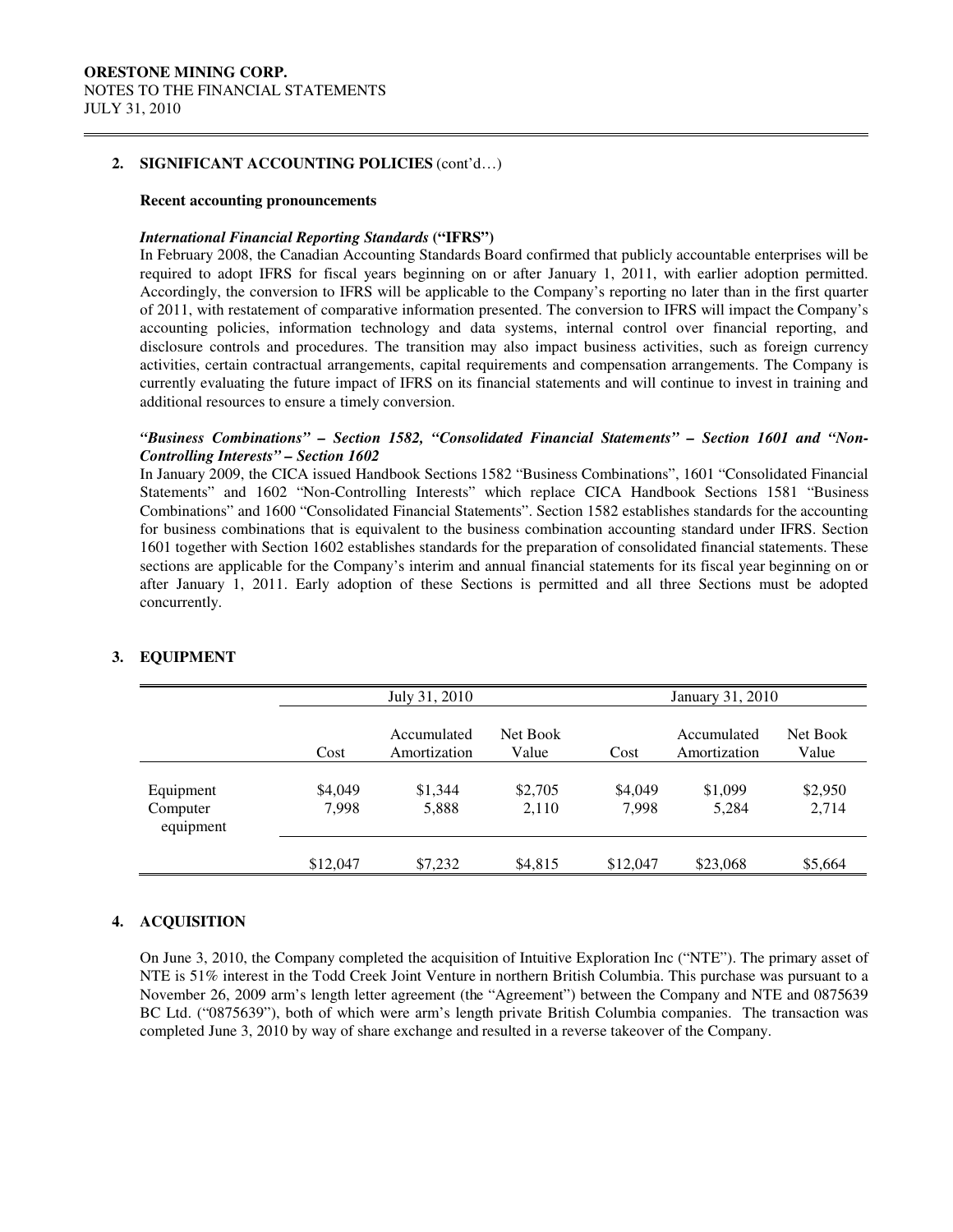### **4. ACQUISITION** (cont'd…)

 $\overline{a}$ 

The cost of the acquisition was allocated to the net identifiable assets of the NTE at June 3, 2010 as follows:

| \$3,046,758 |
|-------------|
|             |
|             |
|             |
| \$439,419   |
| 67,139      |
| 2,555,943   |
|             |
|             |
| (15,743)    |
| \$3,046,758 |
|             |

Pursuant to the Agreement, the reverse takeover of the Company was completed through the following share exchange:

- Each share of Intuitive issued and outstanding was transferred to Orestone;
- Each Intuitive shareholder was issued shares at a fair value of \$0.135 per share, based on a Fairness Opinion (the "Opinion") dated March 10, 2010, for their shares by the Company and was deemed to have their Intuitive shares cancelled;
- Each Intuitive shareholder received 1 common share of the Company for transferring 1 Intuitive share;
- Each Intuitive share acquired by the Company was transferred to 0875639 in exchange for 0875639 shares on a 1:1 basis. The fair value of the 0875639 shares of \$0.13, was be based on the Opinion;
- Finder's fee was issued to Raymond James Ltd. consisting of 200,000 units. Each unit consisted of one common shares and one share purchase warrant with each warrant entitling the holder to purchase one common share of the Company at \$0.15 per share for two years.
- The Intuitive and 0875639 amalgamated to form Amalco.

As of June 3, 2010 Intuitive is the Company's wholly-owned subsidiary, and the Company is the parent of Intuitive. However, the transaction resulted in a composition of senior management such that Intuitive controls the Company. Referred to as a reverse takeover, Intuitive is deemed to be the acquirer for accounting purposes. Consequently, the comparative figures presented are those of Intuitive.

The major asset of Intuitive is its 51% interest in the Todd Creek Joint Venture ("the Todd Creek Joint Venture"). The principal commercial asset of Intuitive is its 51% interest in the Todd Property which was obtained pursuant to the Todd Creek option agreement, signed April 3, 2008 among Intuitive, Goldeye Exploration Limited ("Goldeye"), Polar Star Mining Corporation ("Polar"), and Geofine Exploration Consultants Ltd ("Geofine"). Intuitive is the Manager of the Joint Venture by virtue of its majority interest in the property.

#### **5. MINERAL PROPERTIES AND DEFERRED EXPLORATION COSTS**

Title to mining properties involves certain inherent risks due to the difficulties of determining the validity of certain claims, as well as the potential for problems arising from the frequently ambiguous conveyance history characteristic of many mining properties. The Company has investigated title to its mineral properties and, to the best of its knowledge; titles to its properties are in good standing.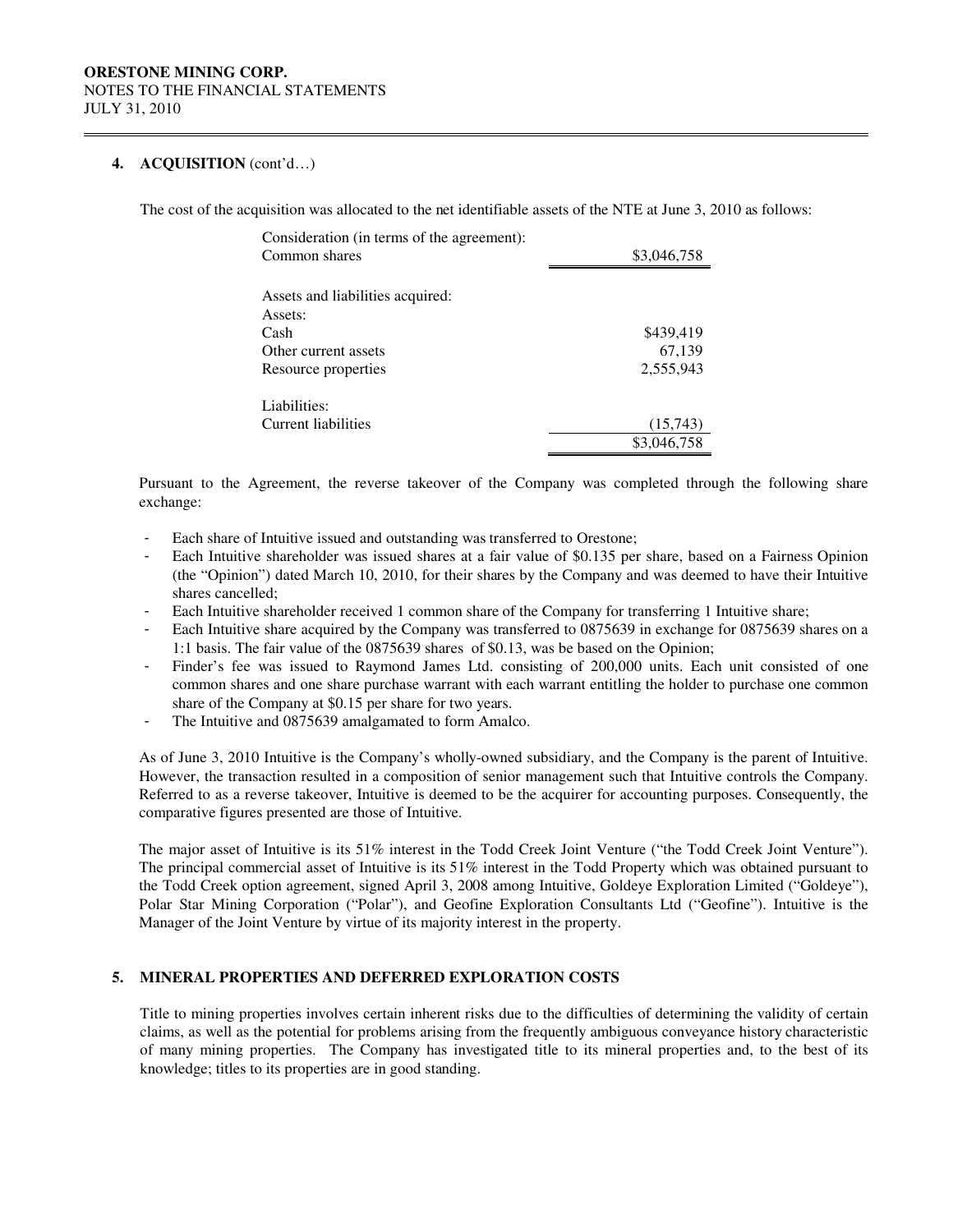$\overline{a}$ 

#### **5. MINERAL PROPERTIES AND DEFERRED EXPLORATION COSTS** (cont'd…)

To March 31, 2010, the Company has incurred the following on mineral properties and deferred exploration costs:

|                                   | Jan 31,2009              | <b>Additions</b>         | Jan 31, 2010                               | Additions                | July 31,2010 |
|-----------------------------------|--------------------------|--------------------------|--------------------------------------------|--------------------------|--------------|
|                                   |                          |                          |                                            |                          |              |
| <b>Todd Property</b>              |                          |                          |                                            |                          |              |
| <b>Acquisition costs</b>          | \$44,000                 | \$146,500                | \$190,500                                  |                          | \$190,500    |
| <b>Deferred exploration costs</b> |                          |                          |                                            |                          |              |
| Aircraft                          | 626,189                  |                          | 626,189                                    |                          | 626,189      |
| Assays                            | 94,215                   | 90,963                   | 185,178                                    |                          | 185,178      |
| Camp                              | 237,807                  |                          | 237,807                                    |                          | 237,807      |
| Geological consulting             | 237,572                  |                          | 237,572                                    |                          | 237,572      |
| Drilling                          | 312,864                  |                          | 312,864                                    |                          | 312,864      |
| Field                             | 197,555                  | 33,418                   | 230,973                                    |                          | 230,973      |
| Geophysical                       | 79,296                   |                          | 79,296                                     |                          | 79,296       |
| Other                             | 30,000                   | 42,000                   | 72,000                                     |                          | 72,000       |
| Professional                      | 19,182                   | 16,955                   | 36,137                                     |                          | 36,137       |
| Salaries and wages                | 410,555                  |                          | 410,555                                    | $\overline{\phantom{a}}$ | 410,555      |
|                                   | 2,245,235                | 183,336                  | 2,428,571                                  | $\overline{\phantom{a}}$ | 2,428,571    |
| Government exploration tax credit | (444, 394)               | (28, 582)                | (472, 976)                                 | $\overline{\phantom{a}}$ | (472, 976)   |
|                                   |                          |                          |                                            |                          |              |
| <b>Captain Property</b>           |                          |                          |                                            |                          |              |
| <b>Acquisition costs</b>          |                          |                          |                                            |                          |              |
| Acquisition costs                 |                          |                          |                                            | 1,732,080                | 1,732,080    |
| Staking costs                     |                          |                          |                                            | 178                      | 178          |
|                                   | $\overline{\phantom{a}}$ | $\overline{\phantom{a}}$ |                                            | 1,732,258                | 1,732,258    |
| <b>Deferred exploration costs</b> |                          |                          |                                            |                          |              |
| Geophysical                       |                          | L,                       |                                            | 1,838                    | 1,838        |
| Other                             |                          |                          |                                            | 875                      | 875          |
| Total exploration costs           |                          | $\overline{\phantom{a}}$ |                                            | 1,734,971                | 1,734,971    |
| <b>Connor Creek Property</b>      |                          |                          |                                            |                          |              |
| <b>Acquisition costs</b>          |                          |                          |                                            |                          |              |
| Acquisition costs                 |                          |                          |                                            | 514,231                  | 514,231      |
| Licence and permits               |                          |                          |                                            | 118                      | 118          |
|                                   | $\overline{\phantom{a}}$ | $\overline{\phantom{a}}$ | $\overline{\phantom{a}}$<br>$\overline{a}$ | 514,349                  |              |
| Total exploration costs           | $\overline{a}$           | $\bar{\phantom{a}}$      |                                            |                          | 514,349      |
|                                   | \$1,844,841              | \$301.254                | \$2,146,095                                | \$2,249,320              | \$4,395,415  |

#### **a) Todd Property**

 The Company, though its subsidiary NTE (Note 4), holds a 51% interest in the Todd Creek Joint Venture ("the Joint Venture"). A 2.5% net smelter return royalty ("NSR") was granted to Geofine upon the execution of the JV agreement. The NSR may be purchased in 0.5% increments for \$750,000 in the 4 year period following the granting of the NSR. The Joint Venture is obligated to pay \$25,000 in annual advance royalty payments until an NSR is derived from the property.

The Joint Venture also holds an option to acquire 100% of the Kelly Funk Property, a property adjacent to and East of the Todd Property, pursuant to an option agreement dated August 19, 2008, between Intuitive and Kelly Funk. In consideration, a total of \$450,000 has to be paid in cash and 350,000 shares issued. As of July 31, 2010, \$65,000 has been paid and 65,000 shares issued.

The property is subject to an NSR of 2.0%, which may be purchased at any time during the four year period following the grant of the royalty in 0.5% increments at \$750,000 per increment.

NTE is the manager of the Joint Venture.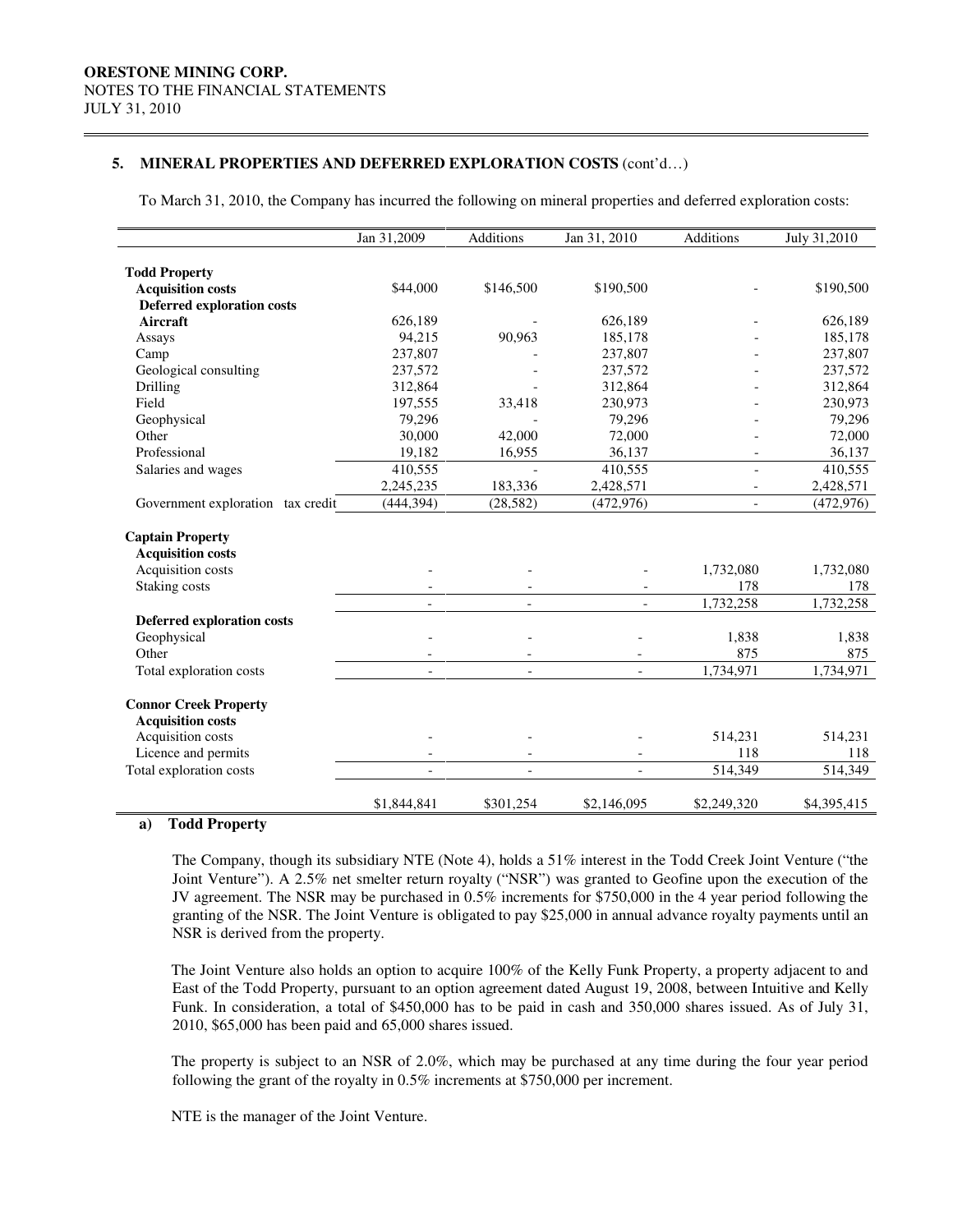#### **6. MINERAL PROPERTIES AND DEFERRED EXPLORATION COSTS** (cont'd…)

As at July 31, 2010, recorded in deposits is \$17,500 (January 31, 2010 - \$17,500) held by Geofine, which has been used towards the posting of a reclamation bond with the Ministry of Energy, Mines and Petroleum Resources of British Columbia to guarantee reclamation of the environment on the Todd Creek Property

#### **b) Captain Property**

 $\overline{a}$ 

On April 30, 2007, the Company entered into a Property Purchase Agreement (the "Purchase Agreement"), with certain directors of the Company, to acquire a 100% right, title and interest in certain claims (the "Captain Property") located near Fort St. James, British Columbia. In consideration, the Company issued 4,000,000 common shares at an exchange price, representing the cost base of the vendors, of \$21,000 for the Captain Property. On May 19, 2008, the Company acquired a 100% interest in 11 mineral claims adjacent to the Captain Property for \$3,000 (paid) and 20,000 common shares at a fair value of \$6,000 (Note 9).

The Company has capitalized \$9,747 in future income taxes, which reflects the "tax gross-up", required to be recorded on acquisition and represents the difference between the allocated accounting fair value and the tax base of the asset acquired.

A new 10 claim was staked July 14, 2010 at a cost of \$178 and has an expiry date of July 14, 2011.

#### **c) Connor Creek Property**

On November 10, 2009, the Company entered into an arm's length letter agreement with Kootenay Gold Inc., to acquire 60% interest in the Connor Creek gold property, Nelson Mining Division, British Columbia.

In consideration, the Company will issue a total of 750,000 (150,000 issued) shares and incur an aggregate of \$1,000,000 in work expenditures over a four year period.

### **6. RECLAMATION BONDS**

As of July 31, 2010, the Company had posted a total of \$34,000 as reclamation bonds to the Ministry of Energy, Mines and Petroleum Resources of British Columbia to guarantee reclamation of the environment on the Captain Property (Note 5). Subsequently during August 2010, a \$5,000 reclamation bond was refunded to the Company.

## **7. RELATED PARTY TRANSACTIONS**

During the period ended July 31, 2010, the Company paid or accrued management fees of \$18,211 (2009 - \$Nil) to directors and officers of the Company. As at July 31, 2010 \$Nil (January 31, 2010 - \$Nil) was owing to directors and officers of the Company.

These transactions are in the normal course of operations and are measured at the exchange amount, which is the amount of consideration established and agreed to by the related parties.

### **8. LOAN PAYABLE**

During the year ended January 31, 2009, the Company received a \$25,000 loan from an arms-length party. This amount is unsecured, non-interest bearing and has no fixed terms of repayment. Subsequently, this loan was settled by the issuance of 250,000 common shares.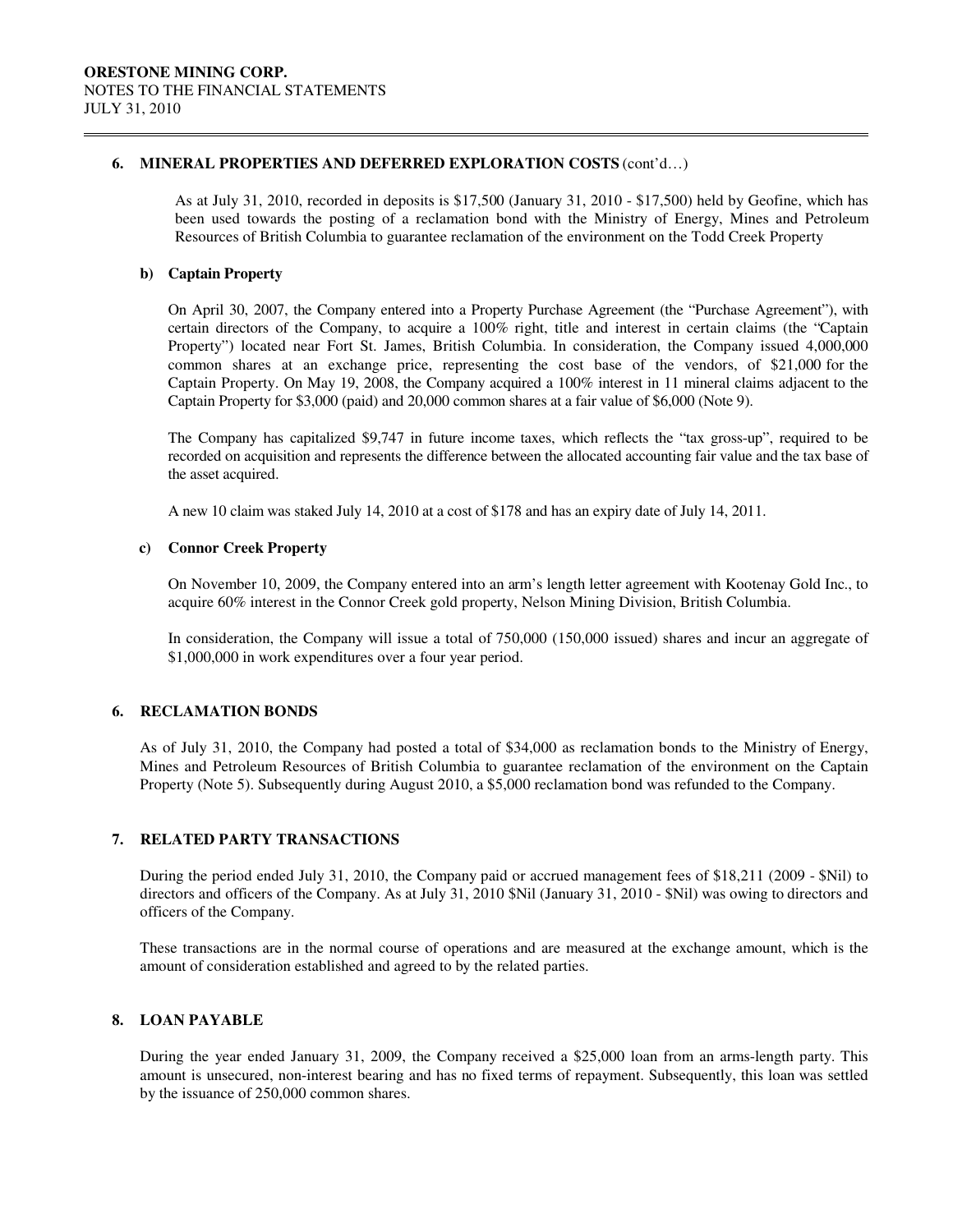## **9. SHARE CAPITAL**

Authorized: unlimited number of common shares without par value.

#### **Warrants**

 $\overline{a}$ 

The following warrant transactions occurred:

|                             | Number of   | Weighted Average      |
|-----------------------------|-------------|-----------------------|
|                             | Warrants    | <b>Exercise Price</b> |
| Outstanding, March 31, 2009 | 3,983,332   | \$0.31                |
| Granted                     | 3,650,400   | 0.15                  |
| Expired                     | (345,000)   | 0.20                  |
|                             |             |                       |
| Outstanding, March 31, 2010 | 7,288,732   | 0.30                  |
| Expired                     | (2,668,332) | 0.50                  |
| Outstanding, July 31, 2010  | 4,620,400   | \$0.18                |
|                             |             |                       |

The weighted average remaining contractual life is 1.12 years.

The following warrants were outstanding at July 31, 2010:

| Number    | Exercise Price |        | <b>Expiry Date</b>                       |
|-----------|----------------|--------|------------------------------------------|
|           | 75,000         | \$0.50 | August 14, 2010(subsequently expired)    |
| 280,000   |                | \$0.40 | August 14, 2010(subsequently expired)    |
| 615,000   |                | \$0.20 | September 30, 2010(subsequently expired) |
| 3,650,400 |                | \$0.15 | December 18, 2011                        |
| 4,620,400 |                |        |                                          |
|           |                |        |                                          |

## **Stock options**

The Company has adopted an incentive stock option plan, which provides that the Board of Directors of the Company may from time to time, in its discretion, and in accordance with the Exchange requirements, grant to directors, officers, employees and technical consultants to the Company, non-transferable options to purchase common shares, provided that the number of common shares reserved for issuance will not exceed 10% of the common shares to be outstanding at closing. Such options will be exercisable for a period of up to 5 years from the date of grant. In connection with the foregoing, the number of common shares reserved for issuance to any individual director or officer will not exceed 5% of the issued and outstanding common shares and the number of common shares reserved for issuance to all technical consultants will not exceed 2% of the issued and outstanding common shares.

The following stock option transactions occurred:

|                             | Number of<br>Options | Weighted Average<br><b>Exercise Price</b> |
|-----------------------------|----------------------|-------------------------------------------|
| Outstanding, March 31, 2009 | 1,782,333            | \$0.22                                    |
| Granted                     | 500,000              | 0.15                                      |
| Expired                     | (230,000)            | 0.20                                      |
| Outstanding, March 31, 2010 | 2,052,333            | 0.20                                      |
| Expired                     | (266, 833)           | 0.50                                      |
| Outstanding, July 31, 2010  | 1,785,500            | \$0.23                                    |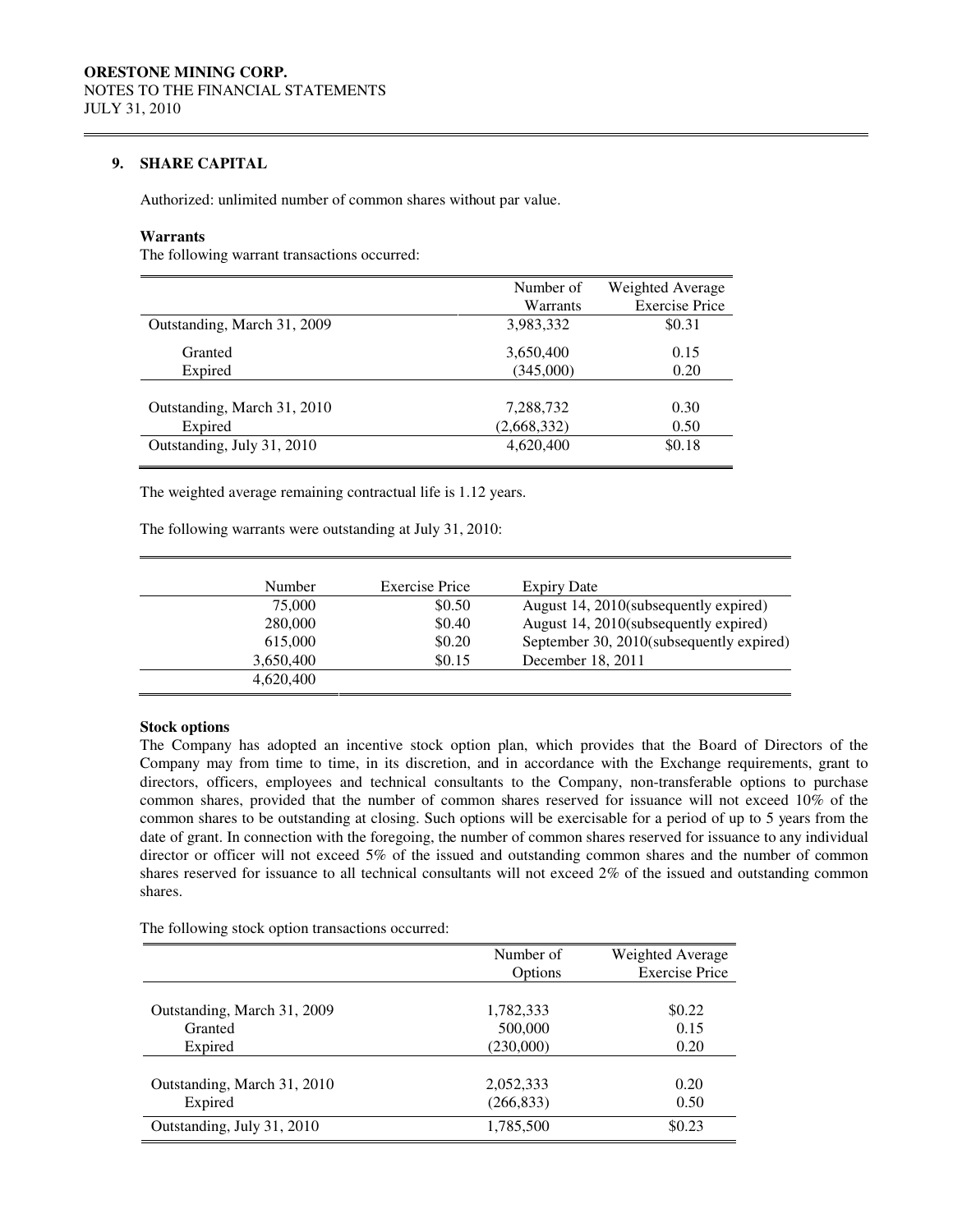#### **9. SHARE CAPITAL** (cont'd…)

 $\overline{a}$ 

The weighted average remaining contractual life is 3.13 years.

The following options were outstanding and exercisable at July 31, 2010:

| Number of Options | <b>Exercise Price</b> | <b>Expiry Date</b>                            |
|-------------------|-----------------------|-----------------------------------------------|
| 1,250,000         | \$0.20                | March 7, 2013                                 |
| 35,500            | \$0.30                | August 14, 2010<br>(subsequently)<br>expired) |
| 500,000           | \$0.15                | January 12, 2015                              |
| 1,785,500         |                       |                                               |

#### **Stock-based compensation**

The Company recognizes compensation expense for all stock options granted using the fair value based method of accounting. The fair value of stock options granted is recognized in income over the vesting period. The total fair value of stock options vested during the period ended July 31, 2010 was \$Nil (2009 - \$Nil).

The Company expenses the fair value of all stock-based compensation awards as determined using the Black-Scholes option pricing model. The following assumptions were used for the Black-Scholes valuation of warrants and stock options granted during the year:

|                          | 2010     | 2009            |
|--------------------------|----------|-----------------|
| Risk-free interest rate  | $1.39\%$ | $1.43 - 2.21\%$ |
| Expected life of options | 2 years  | $2 - 5$ years   |
| Annualized volatility    | 147%     | $141 - 163\%$   |
| Dividend yield           | $0\%$    | $0\%$           |

### **Escrow shares**

 6,500,000 common shares were originally held in escrow and are to be released from escrow as follows: 10% upon the issuance of notice of listing of the common shares for trading by the Exchange, and the remainder in six equal tranches of 15% every nine months thereafter for a period of 36 months.

As of July 31, 2010, 4,550,000 shares were released leaving the balance of 1,950,000 shares held in escrow.

## **10. SUPPLEMENTAL DISCLOSURES WITH RESPECT TO CASH FLOWS**

Significant non-cash transactions were as follows:

|                                             | For the four months<br>ended July $31, 2010$ | For the three months<br>ended July 31, 2009 |
|---------------------------------------------|----------------------------------------------|---------------------------------------------|
| Shares issued on property acquisitions      | $S =$                                        | \$431,100                                   |
| Fair value of finders' options and warrants | 15,270                                       | 49.793                                      |
| Shares issued on reverse take-over          | 3,046,758                                    | $\overline{\phantom{0}}$                    |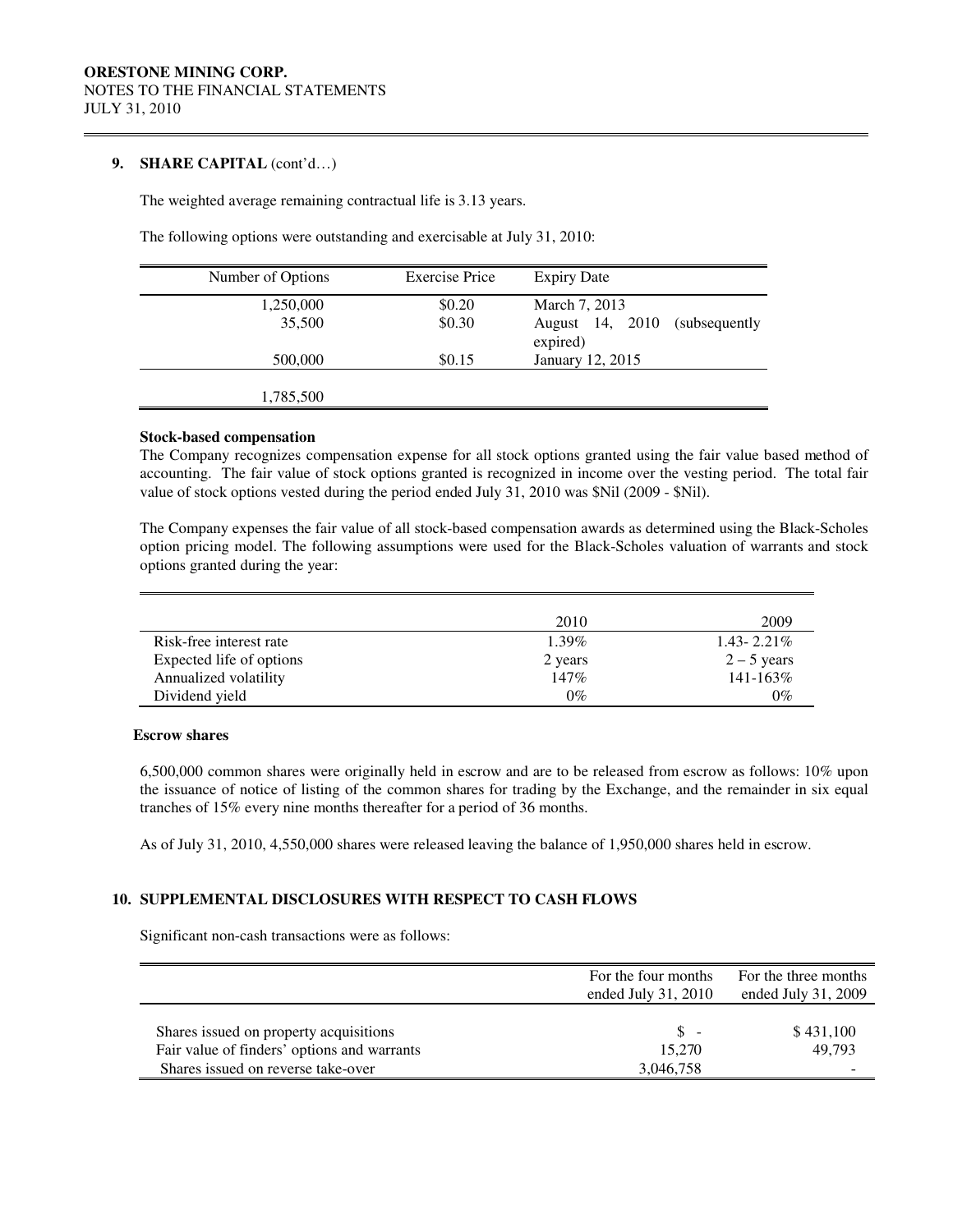#### **11. RISK MANAGEMENT**

 $\overline{a}$ 

The fair values of the Company's cash, short-term investments, receivables, loan receivable, accounts payables and accrued liabilities and due to related parties approximate their carrying values.

The Company's financial instruments are exposed to certain financial risks, including currency risk, credit risk, liquidity risk and interest risk.

#### *Management of Financial Risk*

The Company's financial instruments are exposed to certain financial risks, which include credit risk, interest rate risk, liquidity risk, and market risk.

#### *Credit Risk*

Credit risk is the risk that one party to a financial instrument will fail to fulfill an obligation causing the other party to incur a financial loss. The Company is exposed to credit risks arising from its cash holdings and receivables. The Company manages credit risk by placing cash with major Canadian financial institutions. Receivables are due from the Government of Canada and for reimbursements. Management believes that credit risk related to these amounts is low.

#### *Interest Rate Risk*

Interest rate risk is the risk that an investment's value will change due to a change in the level of interest rates. The Company's exposure to interest rate risk relates to its ability to maintain the current rate of interest on its short-term investment.

#### *Liquidity Risk*

Liquidity risk is the risk that the Company will not have sufficient funds to meet its financial obligations when they are due. To manage liquidity risk, the Company reviews additional sources of capital to continue its operations and discharge its commitments as they become due.

#### *Market Risk*

Market risk is the risk that the fair value or future cash flows of a financial instrument will fluctuate because of changes in market prices. Market risk comprises three types of risk: currency risk, interest rate risk and price risk. The Company is not subject to currency risk as the functional currency is the Canadian dollar. The Company does not use any form of derivative or hedging instruments to reduce its foreign currency risk. The Company is not affected by price risk.

#### *Management of Industry Risk*

The Company is engaged primarily in the mineral exploration field and manages related industry risk issues directly. The Company is potentially at risk for environmental reclamation and fluctuations in commodity based market prices associated with resource property interests. Management is of the opinion that the Company addresses environmental risk and compliance in accordance with industry standards and specific project environmental requirements.

#### **12. CAPITAL MANAGEMENT**

The Company considers its capital structure to be shareholders' equity represented by net assets over liabilities. The Company manages its capital structure based on the funds available to the Company, in order to support acquisition, maintenance, exploration, and development of mineral properties.

The Board of Directors has not established any quantitative return on capital criteria for management, instead relying on the expertise of the Company's management to sustain future development of the business.

The properties in which the Company currently has interests are in the exploration stage so the Company is dependent on external financing to fund its activities. In order to carry out activities and administration, the Company will spend its existing working capital and raise additional amounts as needed. The Company is not subject to externally imposed capital restrictions.